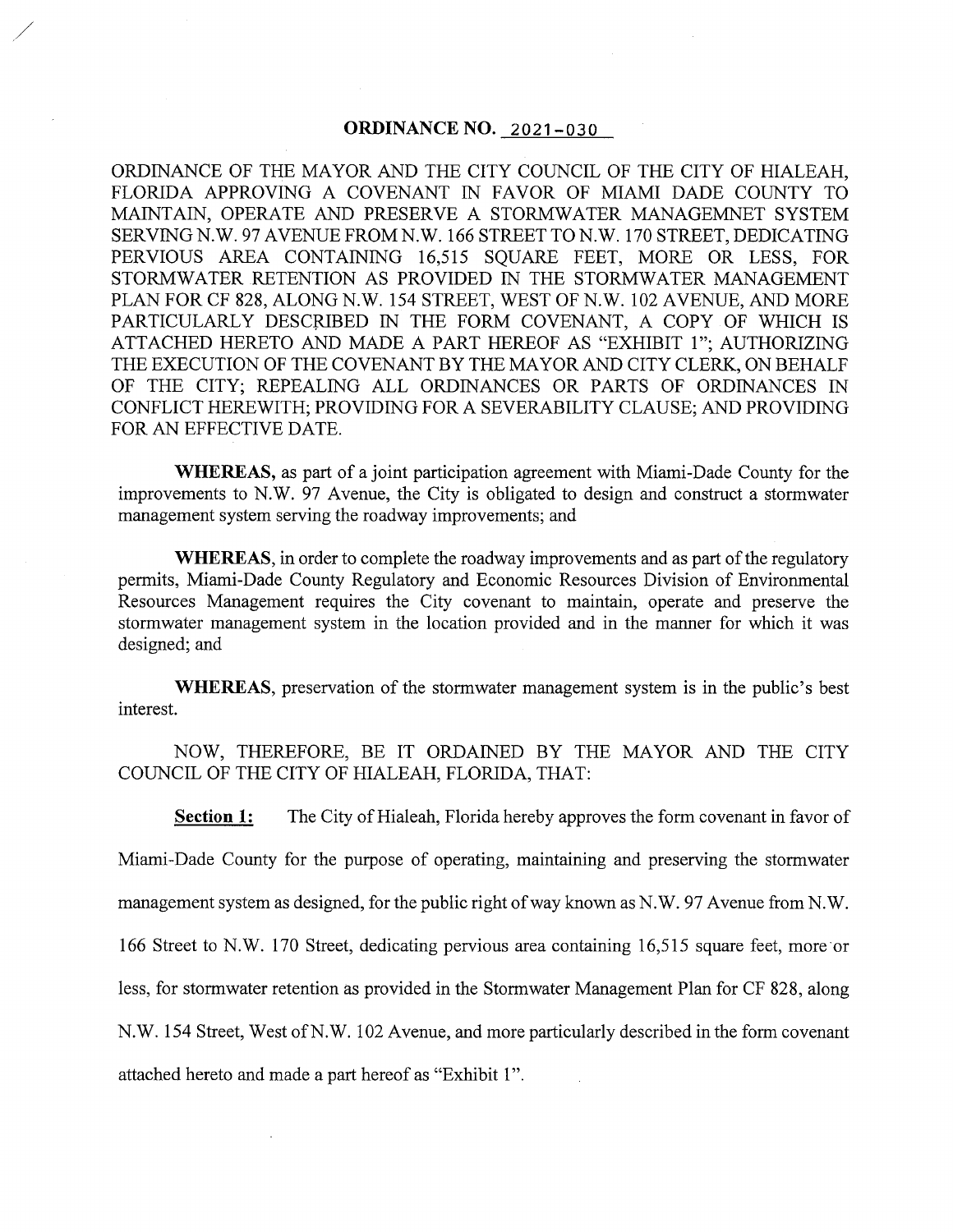# Ordinance No.2021-030 Page 2

**Section 2:**  The City of Hialeah, Florida hereby authorizes the Mayor and the City Clerk to execute the form covenants on behalf of the City.

# **Section 3: Repeal of Ordinances in Conflict.**

All ordinances or parts of ordinances in conflict herewith are hereby repealed to the extent of such conflict.

# **Section 4: Severability Clause.**

If any phrase, clause, sentence, paragraph or section of this ordinance shall be declared invalid or unconstitutional by the judgment or decree of a court of competent jurisdiction, such invalidity or unconstitutionality shall not affect any of the remaining phrases, clauses, sentences, paragraphs or sections of this ordinance.

# **Section 5: Effective Date.**

This ordinance shall become effective when passed by the City Council and signed by the Mayor or at the next regularly scheduled City Council meeting, if the Mayor's signature is withheld or if the City Council overrides the Mayor's veto.

| PASSED and ADOPTED this <sup>13</sup> day of | April                       |  |
|----------------------------------------------|-----------------------------|--|
|                                              |                             |  |
|                                              | Tundidor<br>---<br>.<br>$-$ |  |

.<br>DRDINANCES\StormwaterDOR-NW97AvenuefromNW162sttoNW170St-COHtoMDC-CF828.docx

Council President

Attest:

S:\LEB\LEGISLA`

**IONV** 

Approved on this <u>19</u> day of <u>Apple 1</u>, 2021.

Marbelys Fatio City

Approved as to form and legal sufficiency: orena E. Brave, City Attorne

Ordinance was adopted by 4-0-3 vote with Councilmembers, Garcia-Roves, Hernandez, Tundidor, and Zogby voting "Yes" and with Council Vice President Perez, Council Member Cue-Fuente and Council Member De la Rosa absent.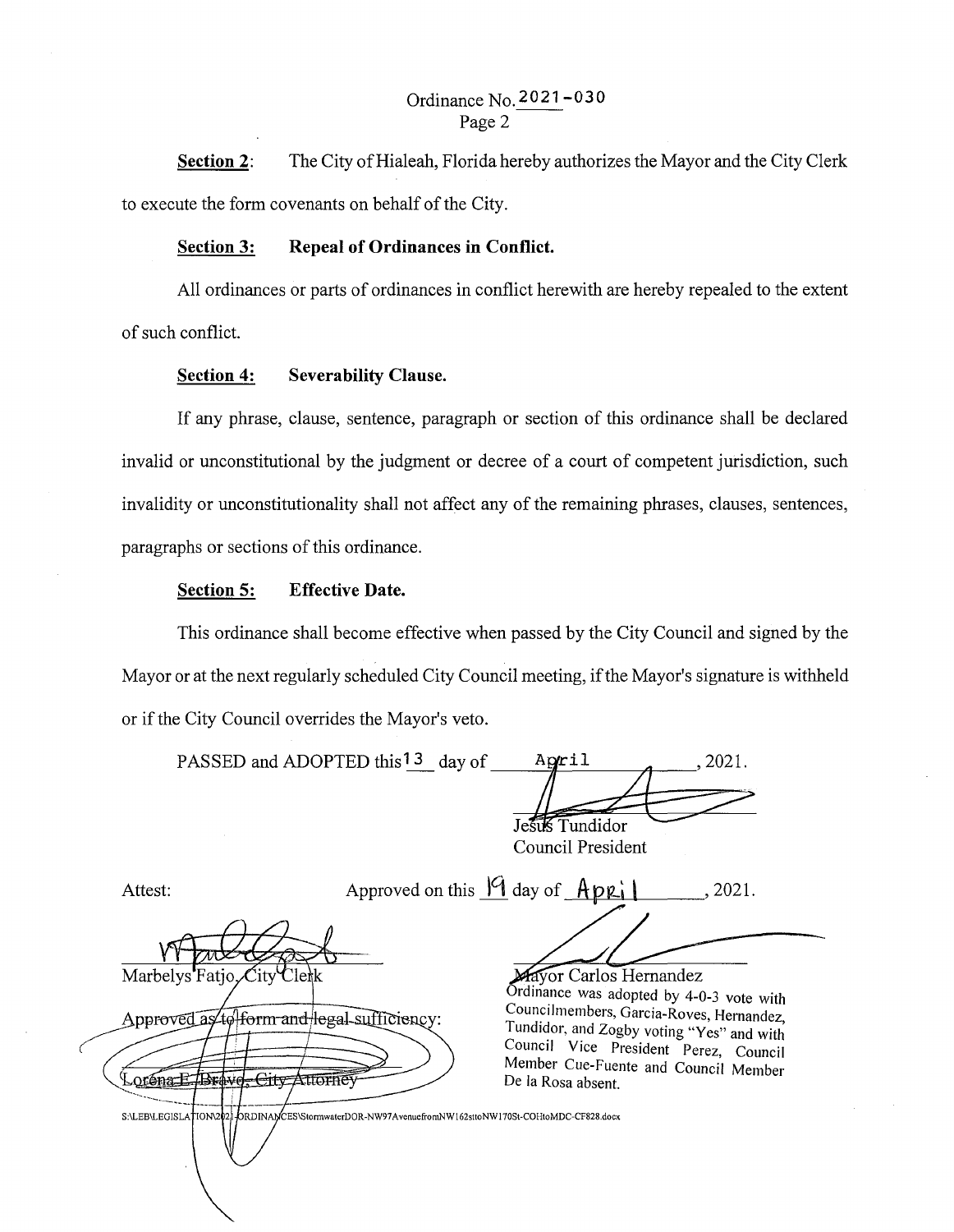Prepared by Sign Print Jean-Claude Fontaneau Address 5001 SW 74 Court, Suite 201 Miami, Fl, 33155

 $\mathcal{A}$  and  $\mathcal{A}$  and  $\mathcal{A}$ 

COVENANT RUNNING WITH THE LAND OF **CITY OF HIALEAH** IN FAVOR OF THE BOARD OF COUNTY COMMISSIONERS OF MIAMI-DADE COUNTY, FLORIDA, CONCERNING THE PROTECTION AND MAINTENANCE OF STORMWATER MANAGEMENT SYSTEM LOCATED **ALONG NW 154 ST, WEST OF NW 102 A VENUE,**  MIAMI-DADE COUNTY, FLORIDA.

The undersigned owner(s) of a parcel of real property, legally described as set forth in Exhibit "A", attached hereto and incorporated herein by reference, located **ALONG NW 97 A VENUE BETWEEN NW 166 STREET & NW 170 STREET AND A PORTION ALONG NW 154 ST WEST OF NW 102 AVENUE,** Miami-Dade County, Florida, and further identified for ad valorem tax purposes by all or part of folio number(s) N/A (RIGHT OF WAY) (hereinafter referred to as the "Property").

The undersigned owner(s) has submitted and the Miami-Dade County Department of Regulatory and Economic Resources Division of Environmental Resources Management (DERM) or its successors or assigns department has reviewed and approved: the site plan, stormwater management plan, and the maintenance plan for the control of impediments to the function of the stormwater management system.

The undersigned owner, in order to guarantee the permanency of all features depicted in the approved site plan, does hereby create(s) a covenant (the "Covenant") on behalf of the undersigned owner(s) and his/their heirs, successors, assigns and grantees (hereafter collectively referred to as the "Undersigned"), running with the land, to and in favor of the Board of County Commissioners of Miami-Dade County, Florida (hereafter referred to as the "Board"), their successors and assigns, with respect to the Property, as follows:

- 1. The Undersigned covenant(s) and represent(s) that the Undersigned owner(s) is/are the owner(s) in fee simple of the Property and that no other person or other legal entity has any fee interest in the Property.
- 2. The Undersigned agree(s) and covenant(s) that, if applicable, it shall form a Florida non-profit Homeowners Association to which all third party purchasers of any part of the Property shall be members, which Homeowners Association (the "Association") shall be obligated to maintain the stormwater management system at the sole cost and expense of the Association. The Undersigned  $agree(s)$  and covenant(s) that, if applicable, it shall form the Association upon the earlier of twelve (12) months from the date hereof or before the issuance of the first building permit.
- 3. This Covenant shall remain in effect unless and until an Improvement District is created to maintain and operate the stormwater management system as it relates to the Property. At the time that the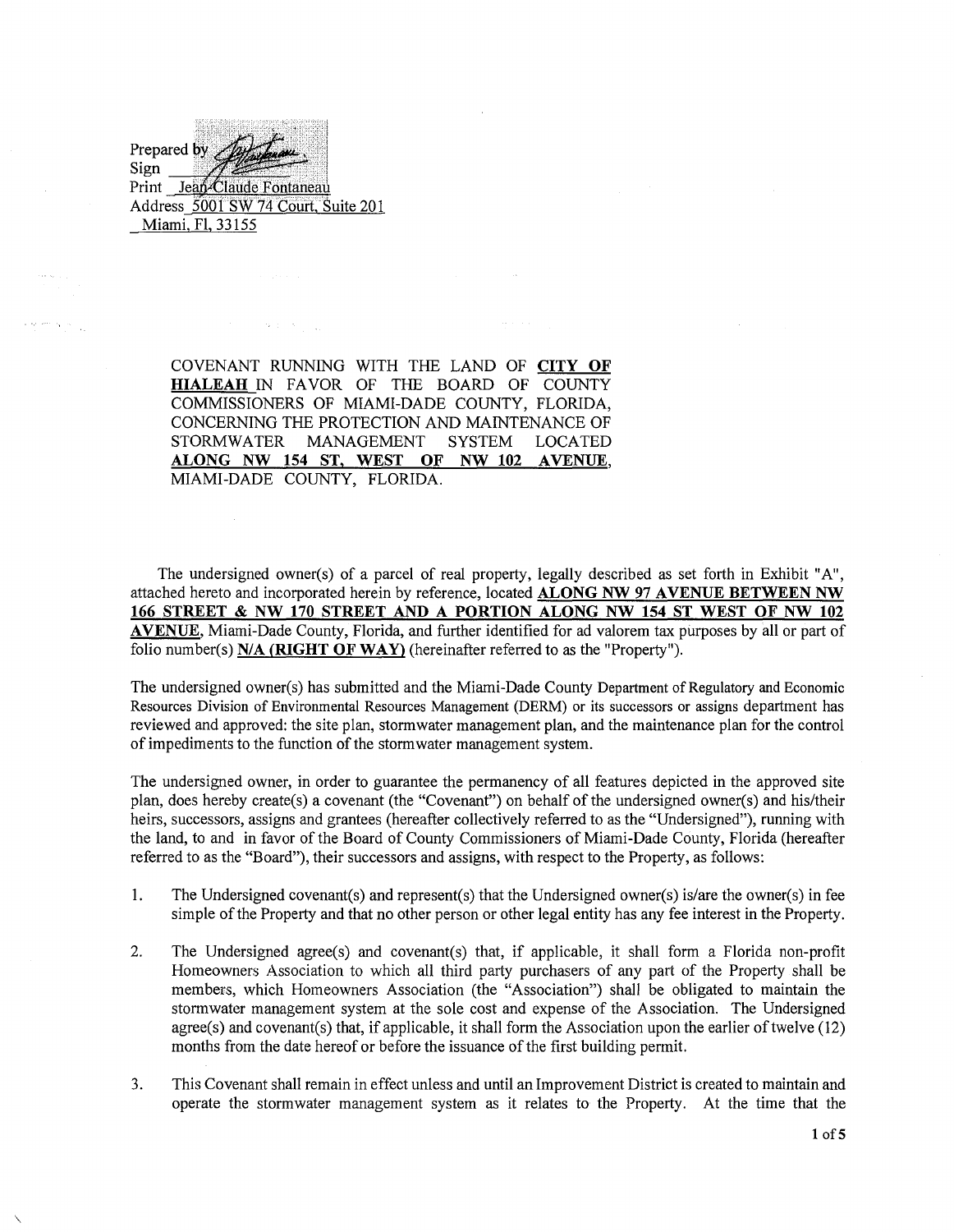Improvement District is created, the Miami-Dade Public Works Department or its successor department shall assume financial responsibility for the stormwater management system, at which time, this Covenant may be released by the County.

- 4. The Undersigned agree(s) and covenant(s) that, prior to entering into a landlord-tenant relationship with respect to granting an easement upon, encumbering or selling the stormwater management area or any portion thereof, the undersigned shall notify, in writing, all proposed tenants, easement holders, mortgagees or purchasers of the existence and contents of this Covenant, and shall provide the RER-DERM with copies of all such written notifications. Failure of the current Property owner(s) to provide such written notice to all successors, heirs, assigns and grantees shall not, however, affect the validity of this Covenant or the ability of the RER-DERM to enforce this Covenant against any successors, heirs, assigns and grantees.
- 5. The Undersigned has attached hereto as Exhibit "B", the site plan titled, **"STORMW ATER MANAGEMENT PLAN FOR CF-828",** and Exhibit "C" the stormwater management and maintenance plan. The Undersigned agree(s) and covenant(s) that any and all portion(s) of the Property designated as the stormwater management system, including all open, pervious, impervious and lake areas, as well as structural components of the conveyance system shall be maintained:
	- A) in the condition depicted on the approved plans;<br>B) free of silt, debris, solid waste or fill,
	- free of silt, debris, solid waste or fill,
	- C) free of noxious vegetation; and<br>D) in accordance with the mainter
	- in accordance with the maintenance schedule and control techniques approved by the RER-DERM for the control of noxious vegetation, as applicable.

The Undersigned agree(s) and covenant(s) that the same shall not be used for the placement or storage of any materials. The stormwater management area shall not be altered in size or shape without the approval of the RER-DERM.

- 6. The Undersigned agree(s) and covenant(s) to prevent any clearing or removal of native plants not defined as noxious vegetation pursuant to Section 24-5 of the Code of Miami-Dade County, Florida, and plants required to be planted by Miami-Dade County in the stormwater management area(s), except as required to maintain the stormwater management area(s) in a functional condition, in accordance with the approved management plan(s).
- 7. The Undersigned agree(s) and covenant(s) to prevent and prohibit adverse impacts to the stormwater management system. In the event RER-DERM determines that the stormwater management system is being adversely impacted, then RER-DERM may require the installation of protective barriers around the impacted portions of the stormwater management system.
- 8. The Undersigned agree(s) and covenant(s) that the RER-DERM shall have the right to inspect the Property at reasonable times to determine whether the Property is being used and maintained in the manner consistent-with this Covenant. Should RER-DERM determine, after such an inspection, that curative action is required in order to achieve compliance with this Covenant, the RER-DERM shall notify the current Property owner(s) in writing by certified mail, return receipt requested, of the particular curative action is required in order to achieve compliance with this Covenant, the RER-DERM sha1I'notify the current Property owner(s) in writing by certified mail, return receipt requested, of the particular curative action to be taken and the reasons therefor. Tbe owner(s) shall take such curative action within a reasonable time, provided, however, that the owner(s) shall have the right to appeal RER-DERM's actions or decisions to the Miami-Dade County Environmental Quality Control Board in accordance with the provisions of Section 24-6 of the Code of Miami-Dade County. The owner(s) . shall be entitled to seek judicial review of any decisions of the Miami-Dade County Environmental Quality Control Board in accordance with the Florida Rules of Appellate Procedure.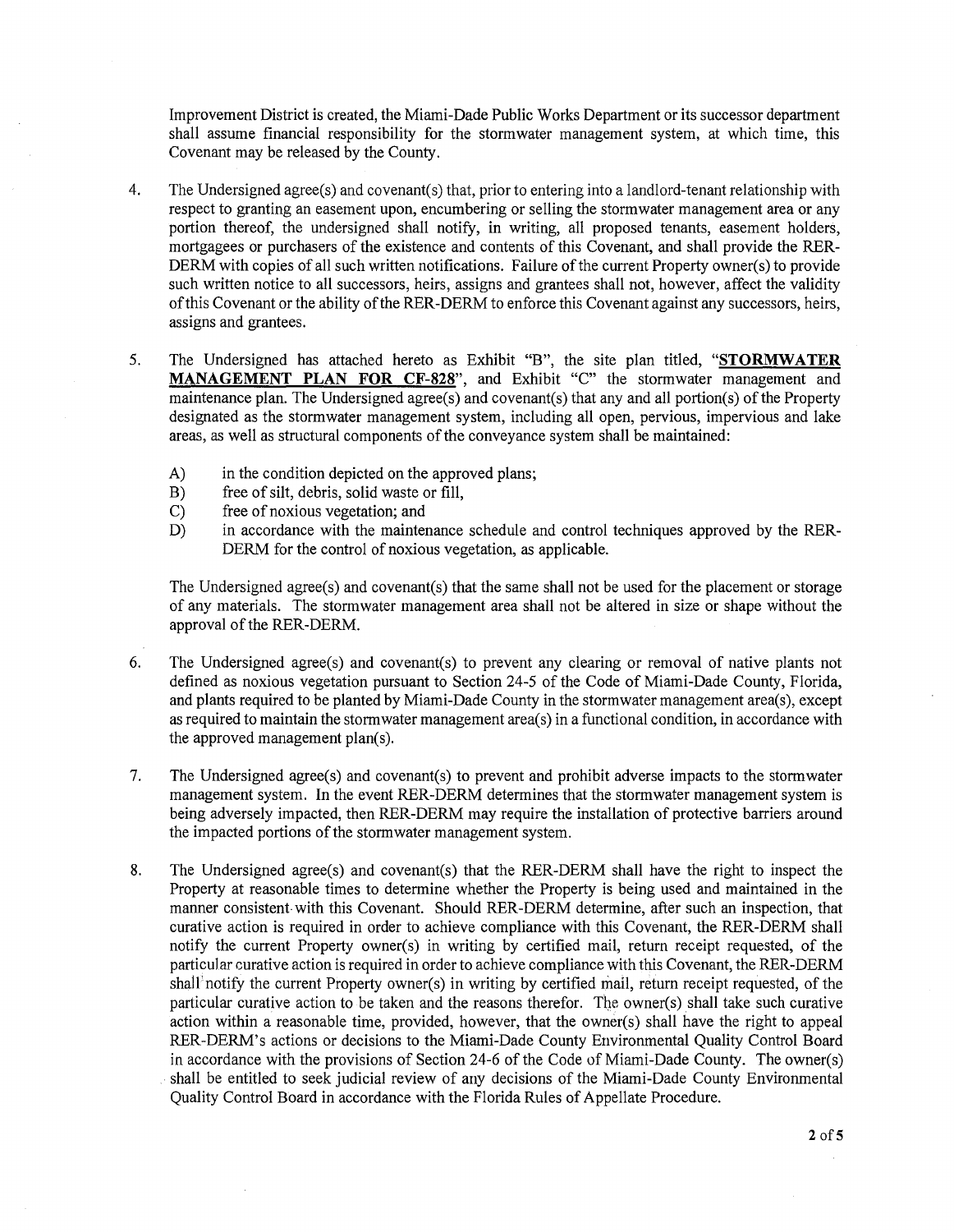- 9. Upon agreement by Miami-Dade County, this instrument may be modified, amended or released for any portion of the Property by a written instrument executed by the fee simple owner(s) of the Property, or any portion thereof, that would be affected by such modification, amendment or release. The director of RER-DERM shall have the authority to approve modifications or amendments to the site plans required under this instrument and require same to be recorded in the Public Records of Miami-Dade County. No other provisions of this Covenant shall be subject to cancellation, revision, alteration or amendment without the consent of the Board.
- 10. This instrument shall constitute a covenant running with the land binding upon the Undersigned and his/their heirs, successors, assigns and grantees upon the recording of the same in the Public Records of Miami-Dade County, Florida. The conditions contained herein shall apply to all present and future owners of any portion of the Property. This Covenant shall remain in full force and effect and shall be binding upon the Undersigned and his/their heirs, successors, assigns and grantees for an initial period of thirty (30) years from the date that this instrument is recorded in the Public Records of Miami-Dade County, Florida, and shall be automatically extended for successive periods of ten (10) years thereafter unless released prior to the expiration thereof as set forth in Paragraph 9 above.
- 11. The Undersigned agree(s) and covenant(s) that this Covenant and the provisions contained herein may be enforced by the Director of the RER-DERM or its successor agency by preliminary and permanent, prohibitory and mandatory injunctions as well as otherwise provided for by law or ordinance.
- 12. After this Covenant is accepted by the RER-DERM, the Covenant, together with a certified copy of the Board's resolution authorizing the RER-DERM to accept covenants in substantially the form of this Covenant, shall be promptly filed with the Clerk of Court for recording in the official records of Miami-Dade County.
- 13. Invalidations of any one of the covenants herein, to the extent it is not material, shall in no way affect any of the other provisions of this Covenant which shall remain in full force and effect.

 $\tau_{\rm c} \approx 0.1$  v

3 of 5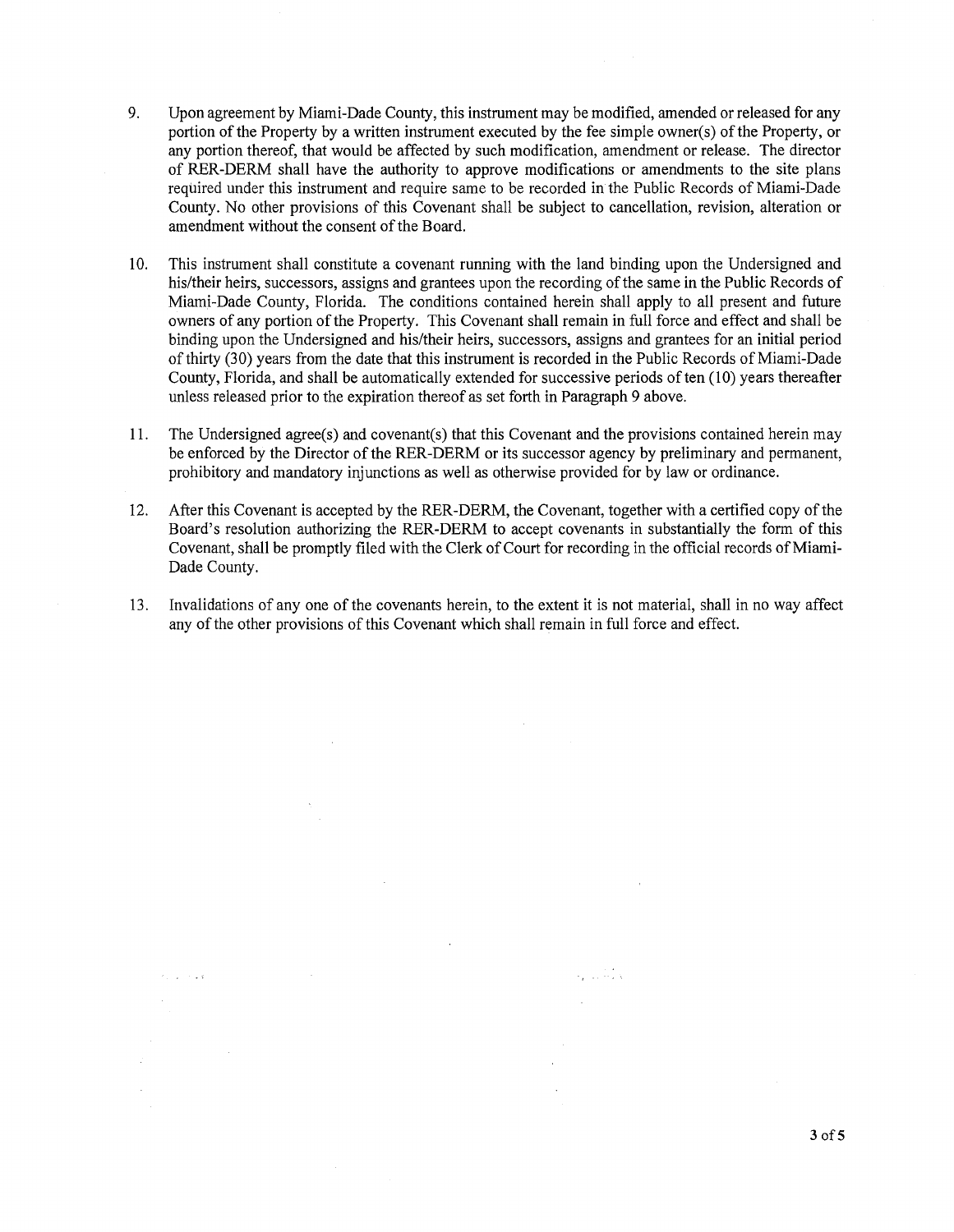| Covenant this $\_\_\_\_\_$ day of $\_\_\_\_\_\_\_$ , 20. | Covenant, hereby create same as a covenant running with the land, and set their hands and seal unto                                    |
|----------------------------------------------------------|----------------------------------------------------------------------------------------------------------------------------------------|
| Witnesses:                                               | Property Owner(s):                                                                                                                     |
|                                                          | $Sign$ and $I$                                                                                                                         |
|                                                          |                                                                                                                                        |
|                                                          |                                                                                                                                        |
|                                                          | Corporate Seal (if applicable)                                                                                                         |
| Witnesses:                                               |                                                                                                                                        |
|                                                          |                                                                                                                                        |
|                                                          | Print                                                                                                                                  |
|                                                          |                                                                                                                                        |
| State of Florida<br>County of Miami-Dade                 | Corporate Seal (if applicable)<br>Sworn to (or affirmed) and subscribed before me by means of (how the individual appeared check one): |
|                                                          | physical presence online notarization this $\frac{1}{(date)}$ day of $\frac{1}{(month)}$ , 20 $\frac{1}{(venth)}$                      |
|                                                          | (name of individual swearing or affirming)                                                                                             |
|                                                          | Individual identified by: $\Box$ personal knowledge $\Box$ satisfactory evidence __________________.<br>(type)                         |
| (Affix Florida Notary Seal above)                        | (Signature of Notary Public)<br>(typed, printed, or stamped name of Notary Public)                                                     |

IN WITNESS WHEREOF, the Undersigned, being the owner(s) of the Property, agree(s) to the terms of this Covenant, hereby create same as a covenant running with the land, and set their hands and seal unto this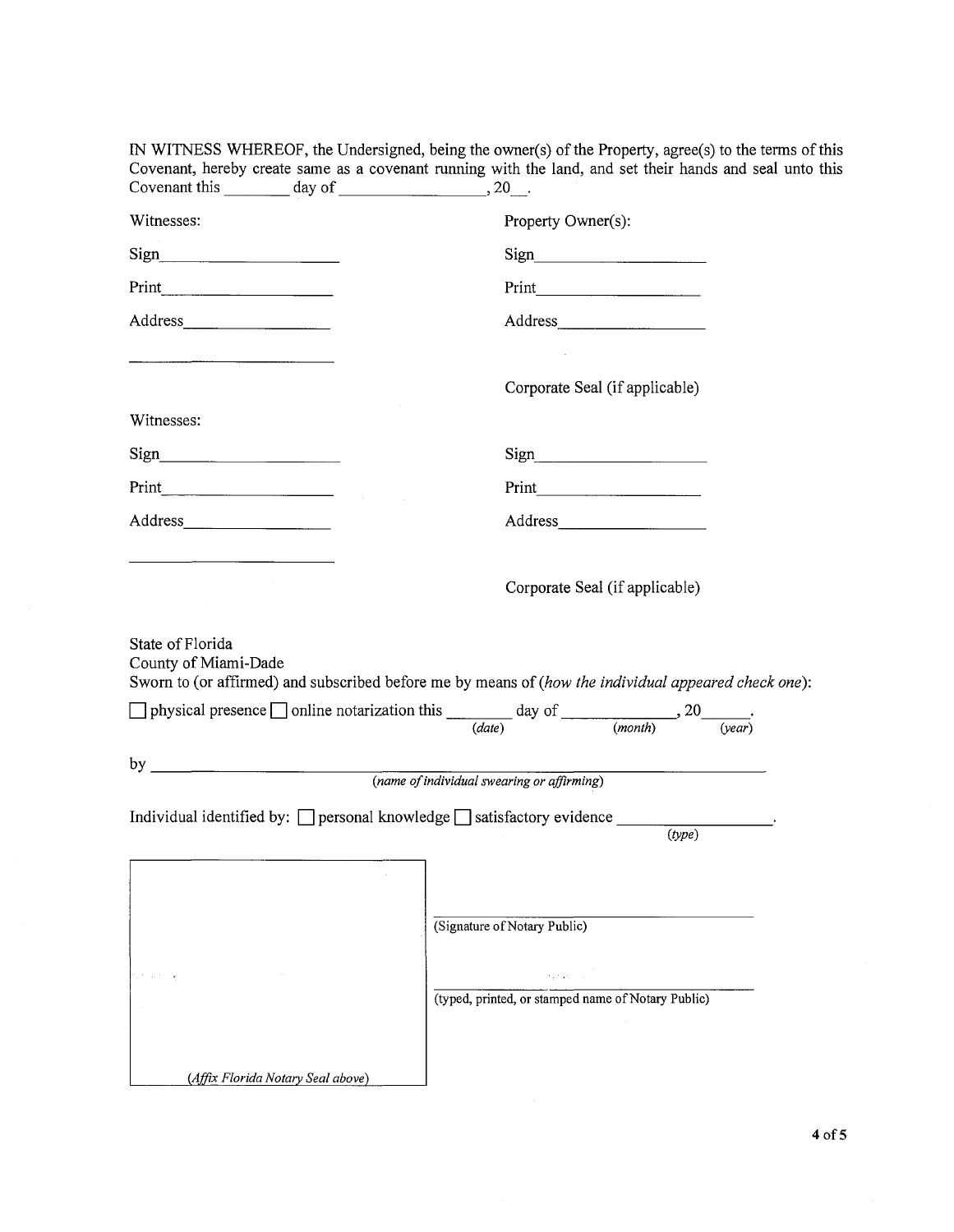Accepted by the Miami-Dade County Mayor or designee, on behalf of the Board of County Commissioners of Miami-Dade County, Florida

 $\label{eq:2} \frac{1}{\sqrt{2\pi}}\frac{1}{\sqrt{2\pi}}\frac{1}{\sqrt{2\pi}}\frac{1}{\sqrt{2\pi}}\frac{1}{\sqrt{2\pi}}\frac{1}{\sqrt{2\pi}}\frac{1}{\sqrt{2\pi}}\frac{1}{\sqrt{2\pi}}\frac{1}{\sqrt{2\pi}}\frac{1}{\sqrt{2\pi}}\frac{1}{\sqrt{2\pi}}\frac{1}{\sqrt{2\pi}}\frac{1}{\sqrt{2\pi}}\frac{1}{\sqrt{2\pi}}\frac{1}{\sqrt{2\pi}}\frac{1}{\sqrt{2\pi}}\frac{1}{\sqrt{2\pi}}\frac{1}{\sqrt{2$ 

Sign Date ------

 $\alpha$  is a set  $\beta$ 

Print <br>By: County Mayor or designee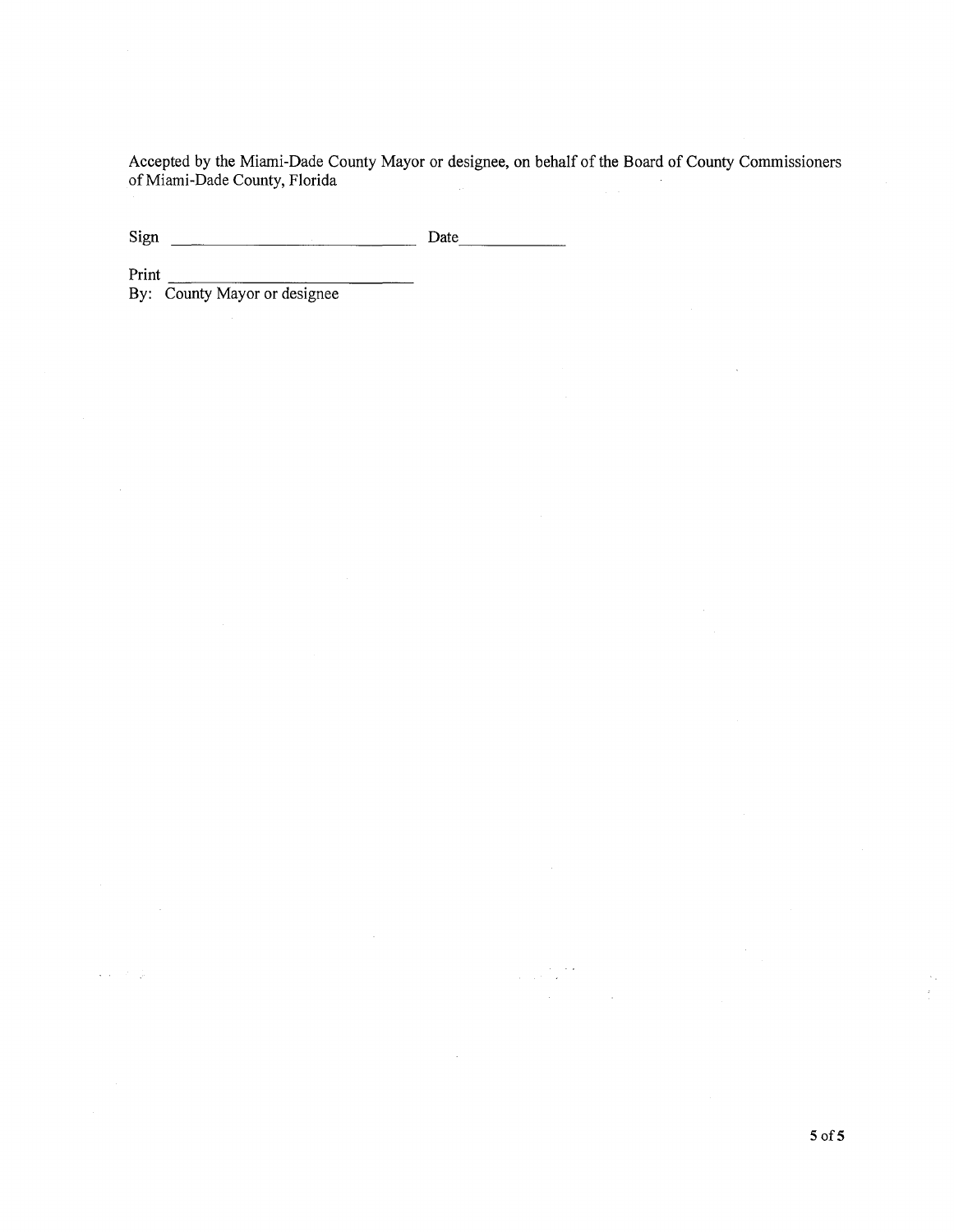

#### **LEGAL DESCRIPTION:**

A portion of Tracts 2, 3 and 4 in the Northeast 1/4 of Section 17, Township 52 South, Range 40 East, of "FLORIDA FRUIT LANDS COMPANY'S SUBDIVISION NO. l"; according to the plat thereof, as recorded in Plat Book 2, at Page 17, of the public records of Miami-Dade County, Florida, being more particularly described as follows:

COMMENCE at the Northeast Corner of said Section 17; thence S02°39'53"E along the East Line of the Northeast  $1/4$  of said Section  $17$  for 329.87 feet to the POINT OF BEGINNING of the parcel of land hereinafter described; thence continue S02°39'53"E along said East Line of the Norhteast 1/4 of Section 17 for 889.53 feet; thence S89°41'06"W along the North Line of the South 100 feet of said Tract 4 for 50.04 feet; thence N02°39'53"W along a line parallel with and 50 feet West of the East Line of the Northeast 1/4 of said Section 17 for 889.54 feet; thence N89°41'37"E along the North Line of said Tract 2 for 50.04 feet to the Point of Beginning.

Containing 44,477 Square feet, more or less, by calculations.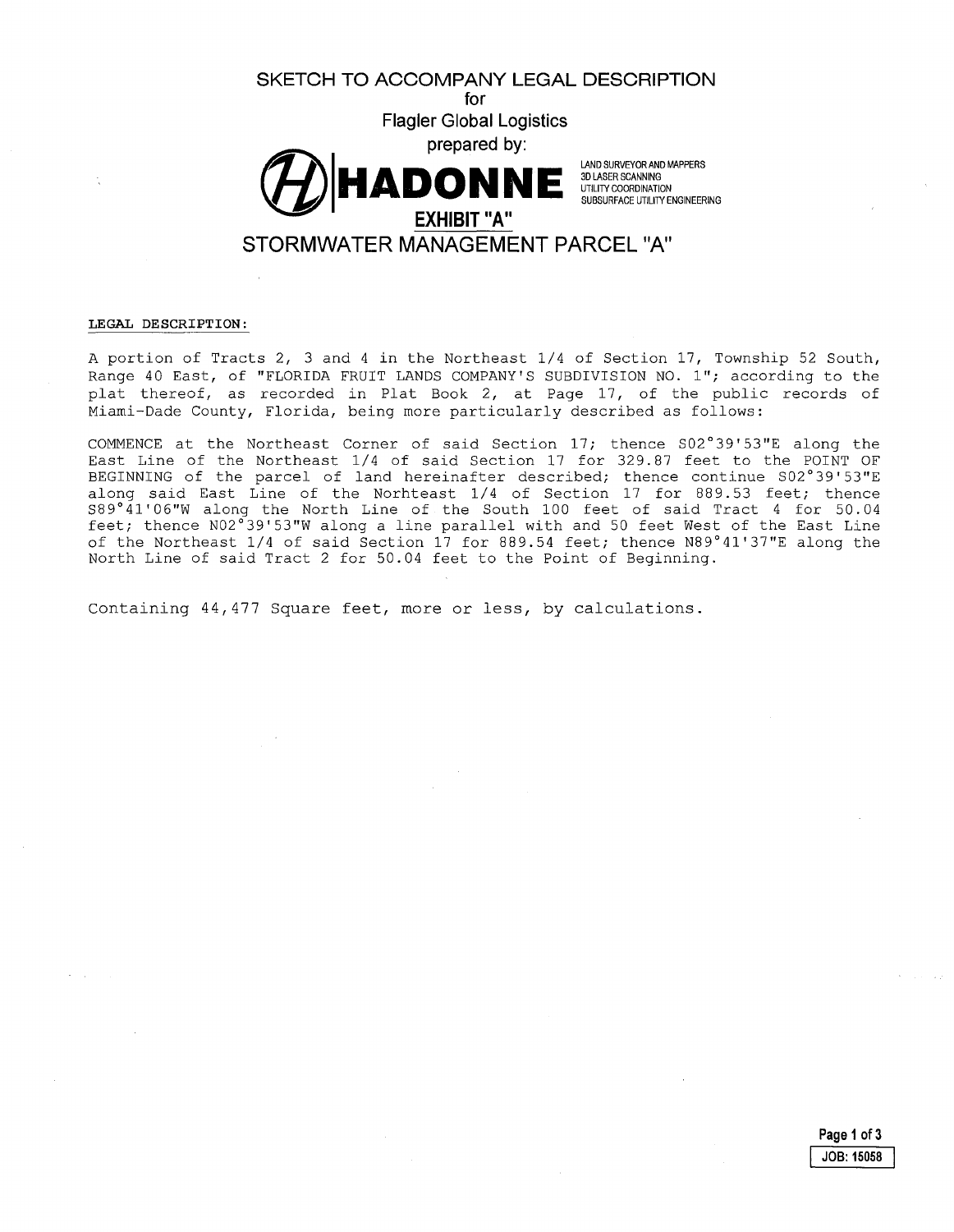

I **JOB: 15058**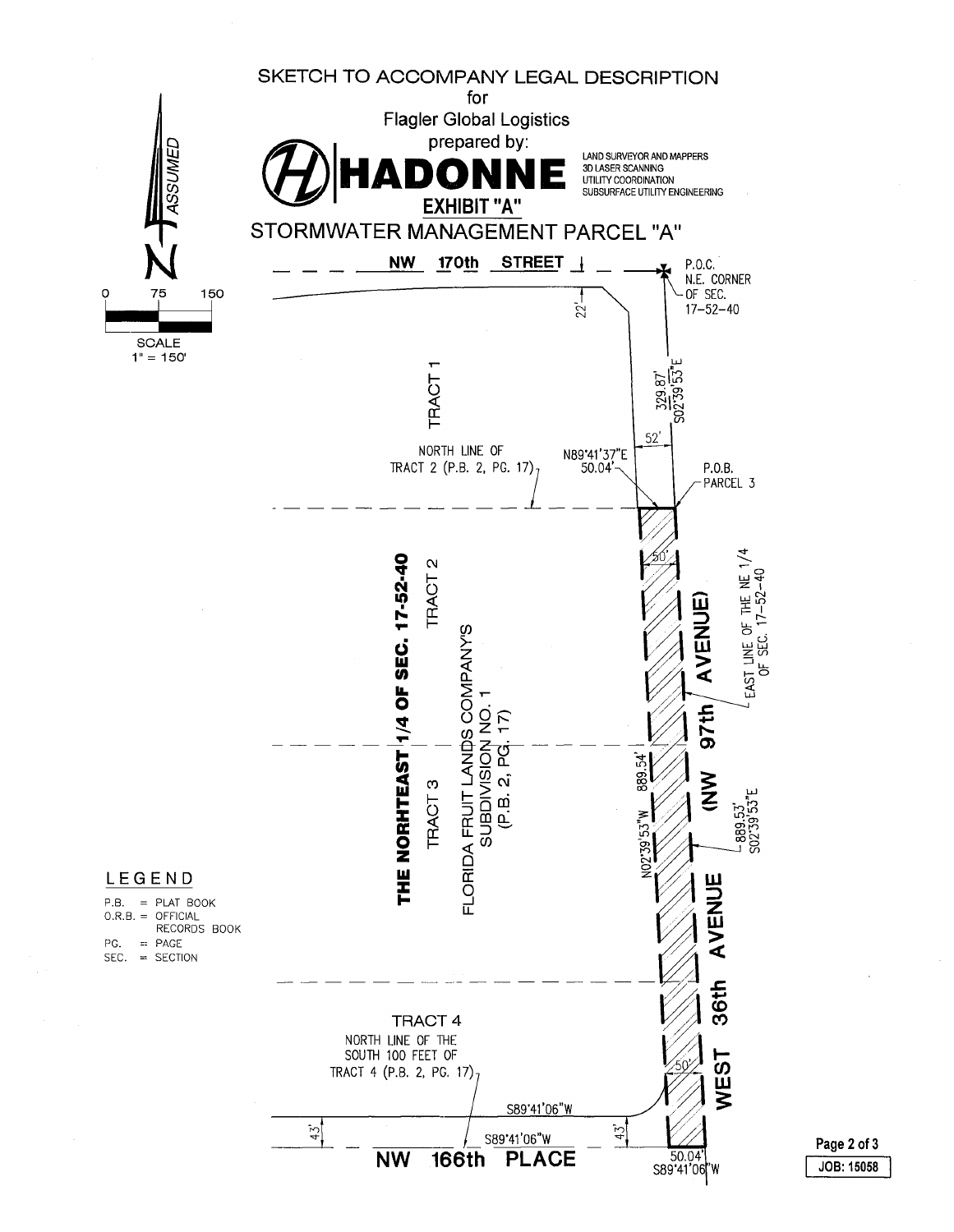**SKETCH TO ACCOMPANY LEGAL DESCRIPTION** 





## **SOURCES OF DATA:**

The Legal Description was generated from the Plat of "FLORIDA FRUIT LANDS COMPANY'S SUBDIVISION" as recorded in Plat Book 2, at Page 17 of the public records of Miami-Dade County, Florida.

Bearings as shown hereon are based upon the East Line of the Northeast 1/4 of Section 17, Township 52 South, Range 40 East, Miami-Dade County, Florida, with an assumed bearing of S02°39'53"E.

#### **EASEMENTS AND ENCUMBRANCES:**

No information was provided as to the existence of any easements other that what appears on the underlying Plat of record. Please refer to the Limitations portion with respect to possible restrictions of record and utility services.

#### **LIMITATIONS:**

Since no other information other than what is cited in the Sources of Data were furnished, the Client is hereby advised that there may legal restrictions on the subject property that are not shown on the Sketch or contained within this Report that may be found in the Public Records of Miami-Dade County, Florida or any other public and private entities as their jurisdictions may appear.

This document does not represent a field boundary survey of the described property, or any part or parcel thereof.

#### **SURVEYOR'S CERTIFICATE:**

I hereby certify that this "Sketch to Accompany Legal Description," was prepared under my direction and is true and correct to the best of my knowledge and belief and further, that said Sketch meets the intent of the "Standards of Practice for Land Surveying in the State of Florida", pursuant to Rule 5J-17.051 of the Florida Administrative Code and its implementing Rule, Chapter 472.027 of the Florida Statutes.

**Abraham Hadad, P.S.M.**  For The Firm Professional Surveyor and Mapper LS6006 State of Florida HADONNE CORP. Land Surveyors and Mappers Certificate of Authorization LB7097 1985 NW 88 Court, Suite 101 Doral, Florida 33172 305.266.1188 phone 305.207.6845 fax Date: December 28, 2020

NOTICE: Not valid without the original signature and seal of a Florida Licensed Surveyor and Mapper. Each Sheet as incorporated therein shall not be considered full, valid and complete unless attached to the others. This Notice is required by Rule 5J-17.051 of the Florida Administrative Code.

**Page 3 of3** 

**JOB: 15058**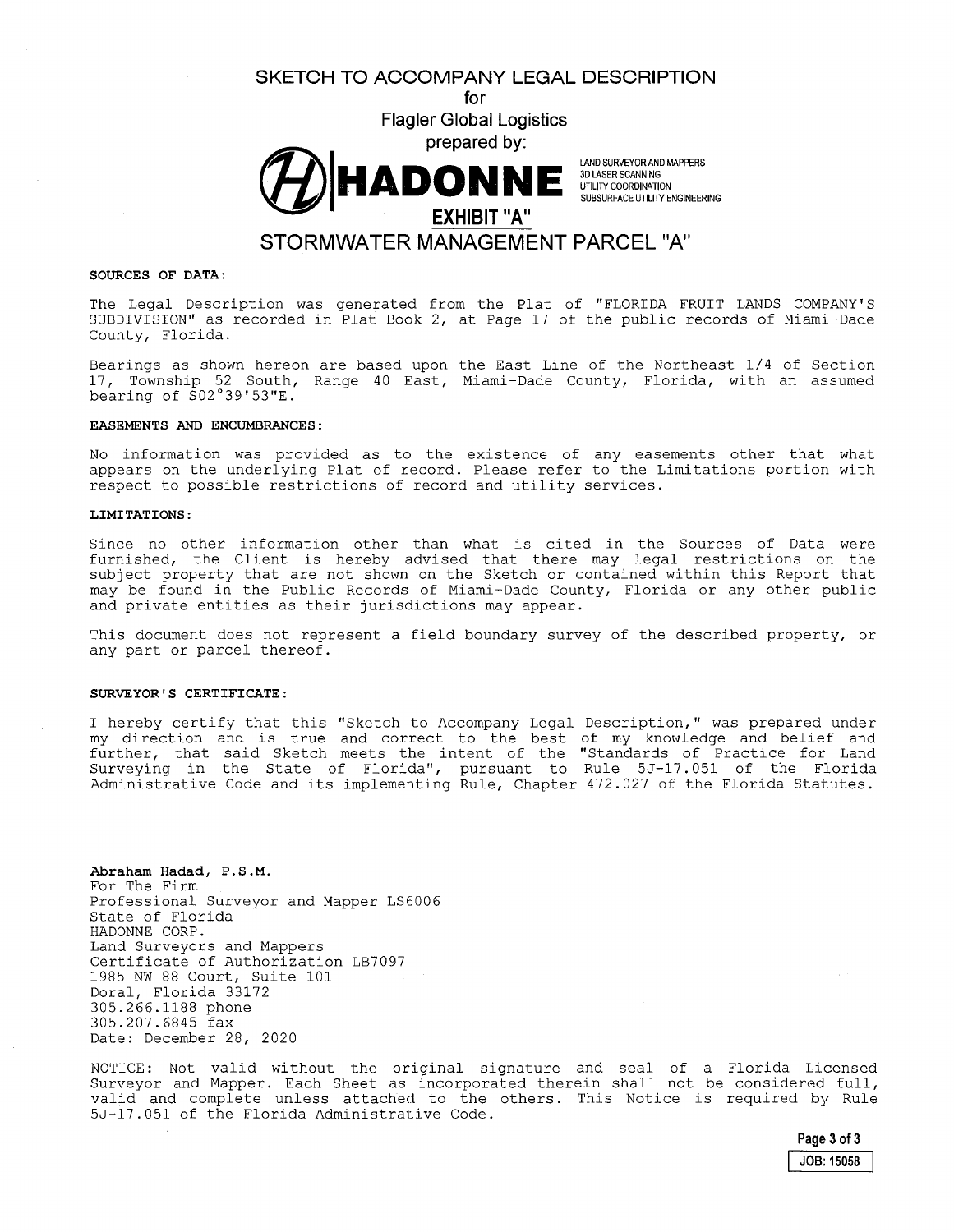**SKETCH TO ACCOMPANY LEGAL DESCRIPTION** 

**for Flagler Global Logistics** 



**3D LASER SCANNING**<br>LITILITY COORDINATION UTILITY COORDINATION<br>SUBSURFACE UTILITY ENGINEERING

# **STORMWATER MANAGEMENT PARCEL 118<sup>11</sup>**

## **LEGAL DESCRIPTION:**

A portion of West lOOth Street (NW 154th Street) Right of Way as shown on the Plat of "RINKER LAKE", according to the plat thereof, as recorded in Plat Book 82, at Page 47, and the Plat of "COUNTYLINE CORPORATE PARK SOUTH", according to the plat thereof, as recorded in Plat Book 175, at Page 16, both recorded on the public records of Miami-Dade County, Florida, being more particularly described as follows:

COMMENCE at the Southwest Corner of Tract "A" of said plat of "COUNTYLINE CORPORATE PARK SOUTH"; thence N89°39'18"E along the South Line of said Tract "A" of "COUNTYLINE CORPORATE PARK SOUTH", said line also being the North Right of Way Line of West 100th Street (NW 154th Street) for 994.35 feet to the POINT OF BEGINNING of the parcel of land hereinafter described; thence continue N89°39'18"E along said South Line of Tract "A" and also being the North Right of Way Line of West lOOth Street (NW 154th Street) for 235.92 feet; thence S00°19'59"E for 70.00 feet; thence S89°39'18"W along a line parallel with and 70 feet South of the South Line of said Tract "A", said line also being the North Right of Way Line of West lOOth Street (NW 154th Street) for 235.92 feet; thence N00°19'59"W for 70.00 feet to the Point of Beginning.

Containing 16,515 Square feet, more or less, by calculations.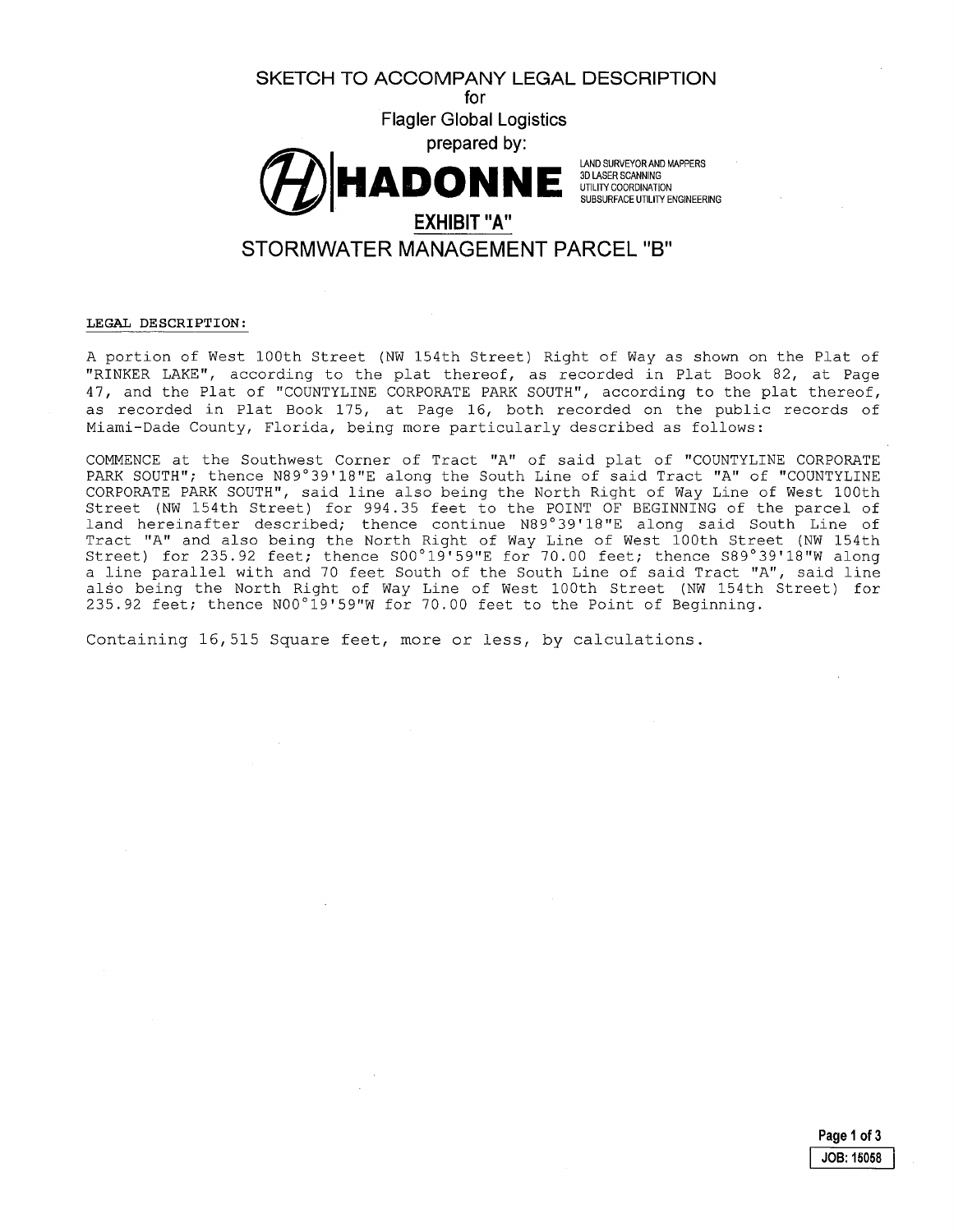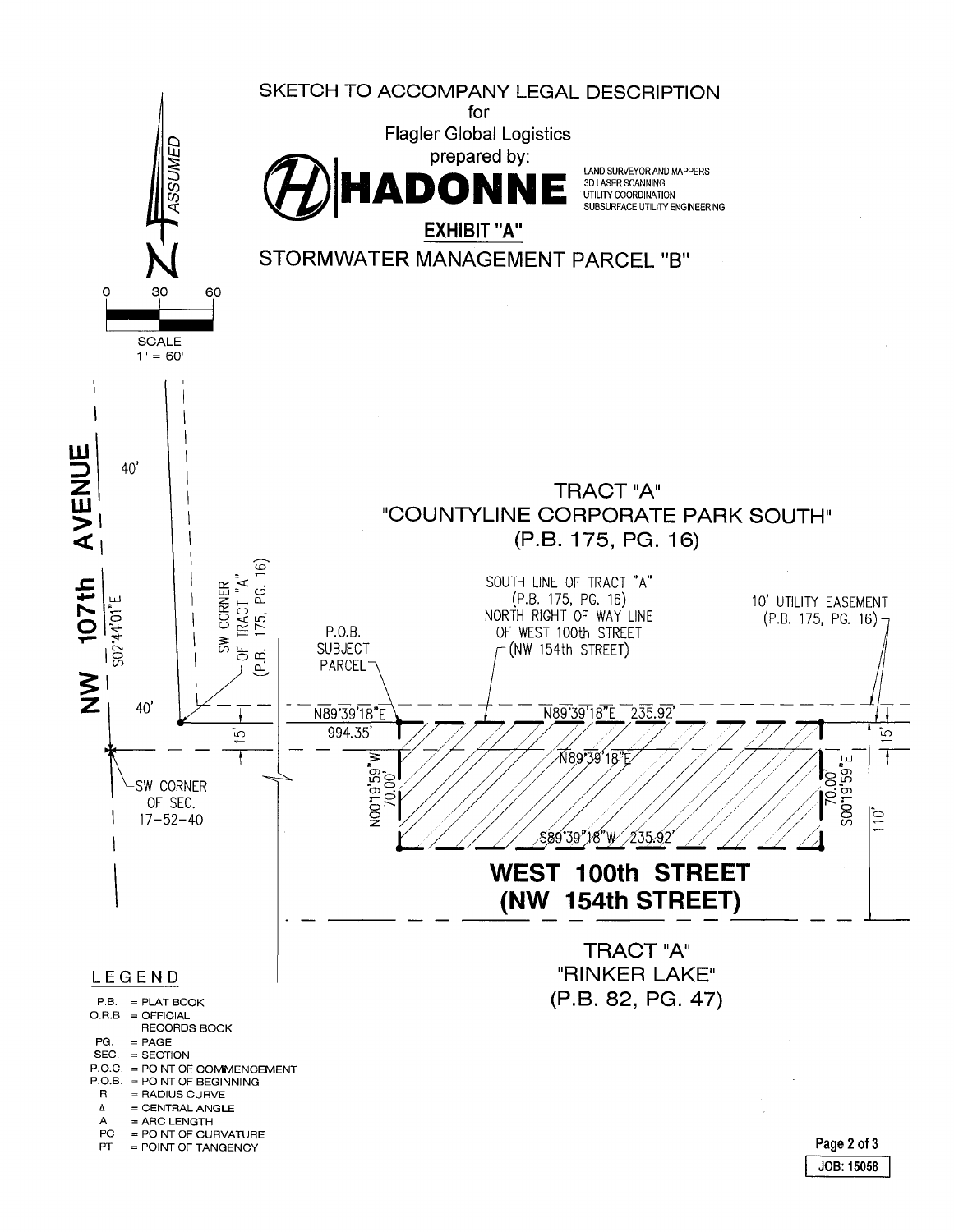**SKETCH TO ACCOMPANY LEGAL DESCRIPTION** 

**for Flagler Global Logistics** 



LAND SURVEYOR AND MAPPERS 3D LASER SCANNING UTILITY COORDINATION SUBSURFACE UTILITY ENGINEERING

# **EXHIBIT "A"**

# **STORMWATER MANAGEMENT PARCEL "B"**

## **SOURCES OF DATA:**

The Legal Description was generated from the following record Plats: 1. "COUNTYLINE CORPORATE PARK SOUTH" as recorded in Plat Book 175, at Page 16 of the public records of Miami-Dade County, Florida. 2. "RINKER LAKE" as recorded in Plat Book 82, at Page 47 of the public records of Miami-Dade County, Florida.

Bearings as shown hereon are based upon the South Line of the Southwest 1/4 of Section 17, Township 52 South, Range 40 East, Miami-Dade County, Florida, with an assumed bearing of N89°39'18"E.

## **EASEMENTS AND ENCUMBRANCES:**

No information was provided as to the existence of any easements other that what appears on the underlying Plat of record. Please refer to the Limitations portion with respect to possible restrictions of record and utility services.

## **LIMITATIONS:**

Since no other information other than what is cited in the Sources of Data were furnished, the Client is hereby advised that there may legal restrictions on the subject property that are not shown on the Sketch or contained within this Report that may be found in the Public Records of Miami-Dade County, Florida or any other public and private entities as their jurisdictions may appear.

This document does not represent a field boundary survey of the described property, or any part or parcel thereof.

## **SURVEYOR'S CERTIFICATE:**

I hereby certify that this "Sketch to Accompany Legal Description," was prepared under my direction and is true and correct to the best of my knowledge and belief and further, that said Sketch meets the intent of the "Standards of Practice for Land Surveying in the State of Florida", pursuant to Rule 5J-17.051 of the Florida Administrative Code and its implementing Rule, Chapter 472.027 of the Florida Statutes.

**Abraham Hadad, P.S.M.**  For The Firm Professional Surveyor and Mapper LS6006 State of Florida HADONNE CORP. Land Surveyors and Mappers Certificate of Authorization LB7097 1985 NW 88 Court, Suite 101 Doral, Florida 33172 305.266.1188 phone 305.207.6845 fax Date: December 2, 2020

NOTICE: Not valid without the original signature and seal of a Florida Licensed Surveyor and Mapper. Each Sheet as incorporated therein shall not be considered full, valid and complete unless attached to the others. This Notice is required by Rule 5J-17.051 of the Florida. Administrative Code.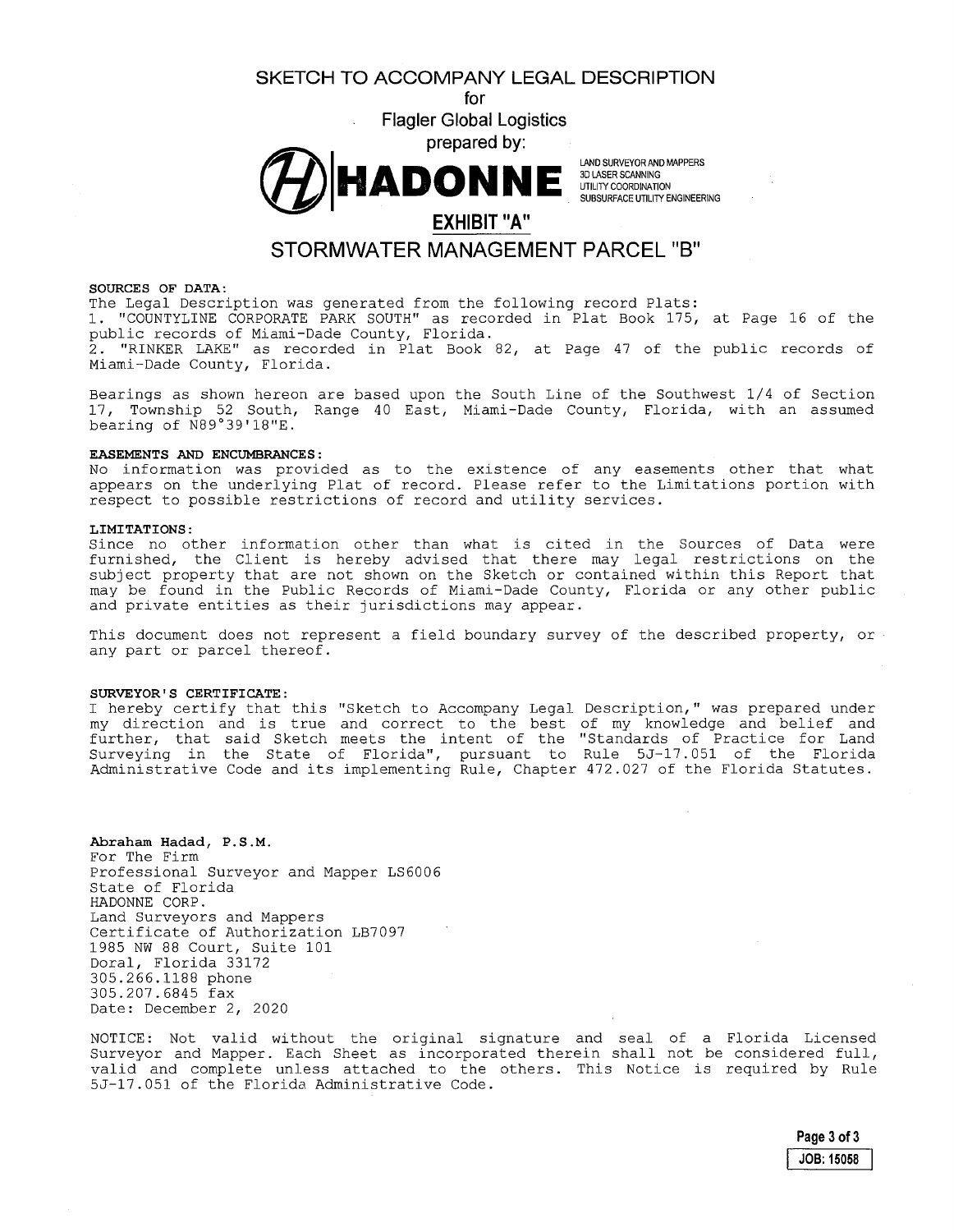